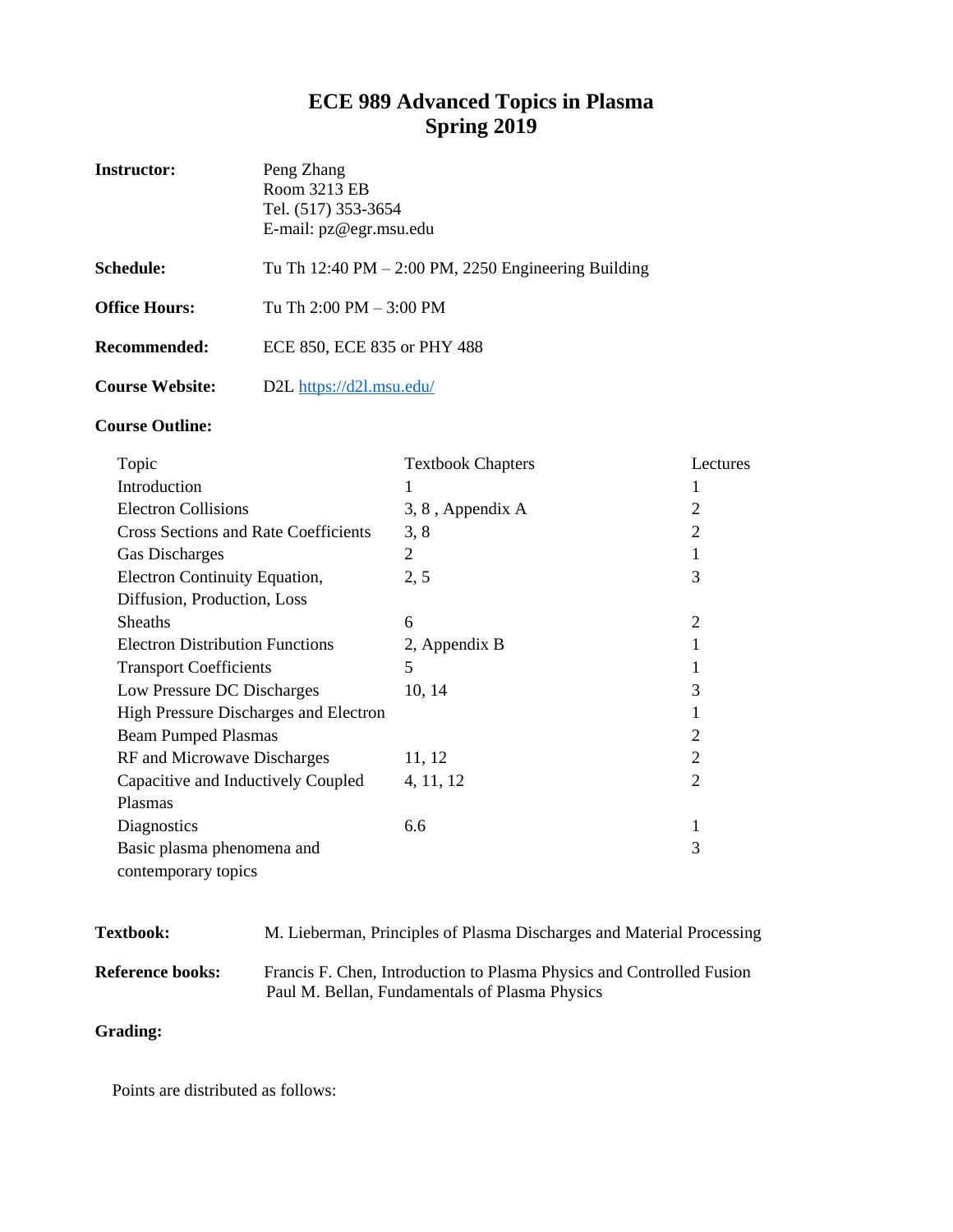| Homework | Mid-term Exam | <b>Final Project</b> | Instructor's discretion |
|----------|---------------|----------------------|-------------------------|
| 30%      | 30%           | 30%                  | 10%                     |

Instructor's discretion includes my qualitative assessment of students' effort towards the course (e.g., class attendance and participation).

**Exam Schedule:** Midterm Exam: Thursday, March 14, 2019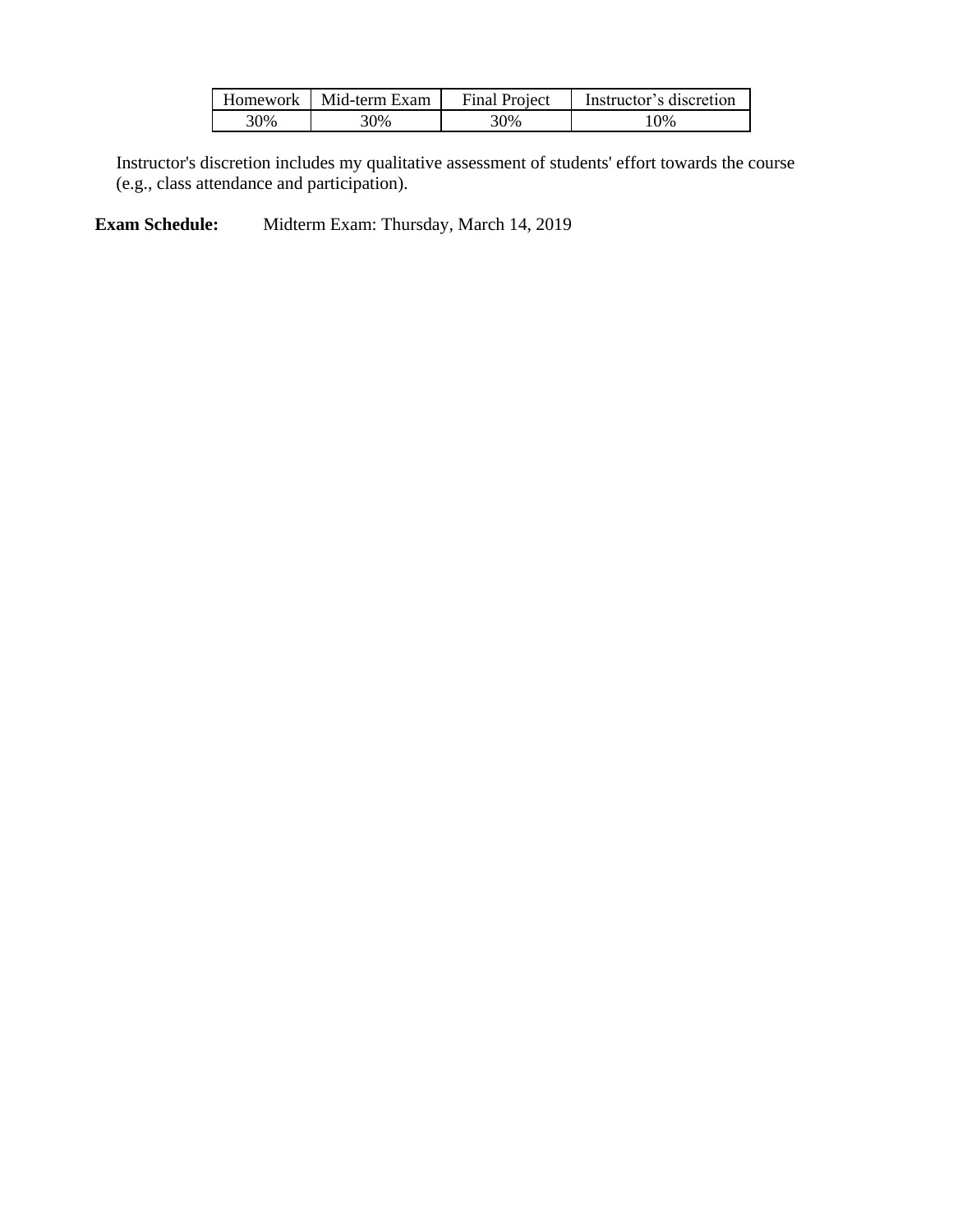# **Schedule for Spring 2019**

| Week           | <b>Date</b>   | <b>Day</b>          | <b>Class Topic (approximate)</b>           |
|----------------|---------------|---------------------|--------------------------------------------|
| 1              | Jan 8         | Tu                  | 1, Introduction                            |
|                | Jan 10        | Th                  | 2, Electron Collisions                     |
| $\sqrt{2}$     | Jan 15        | Tu                  | 3, Electron Collisions                     |
|                | Jan 17        | Th                  | 4, Cross Sections and Rate Coefficients    |
| 3              | Jan 22        | Tu                  | 5, Cross Sections and Rate Coefficients    |
|                | <b>Jan 24</b> | Th                  | 6, Gas Discharges                          |
| $\overline{4}$ | <b>Jan 29</b> | Tu                  | 7, Electron Continuity, Diffusion, Sources |
|                | <b>Jan 31</b> | Th                  | 8, Electron Continuity, Diffusion, Sources |
| 5              | Feb 5         | Tu                  | 9, Sheaths                                 |
|                | Feb 7         | Th                  | 10, Sheaths                                |
| 6              | Feb 12        | Tu                  | 11, Electron Energy Distributions          |
|                | Feb 14        | Th                  | 12, Electron Energy Distributions and      |
|                |               |                     | <b>Transport Coefficients</b>              |
| $\overline{7}$ | Feb 19        | Tu                  | 13, Low Pressure DC Discharges             |
|                | Feb 21        | Th                  | 14, Low Pressure DC Discharges             |
| 8              | Feb 26        | Tu                  | 15, High Pressure and e-beam pumped        |
|                |               |                     | plasmas                                    |
|                | Feb 28        | Th                  | 16, RF Discharges                          |
| 9              | Mar 5         | Tu                  | No class                                   |
|                | Mar 7         | Th                  | No class                                   |
| 10             | Mar 12        | Tu                  | 17, RF Discharges                          |
|                | Mar 14        | Th                  | Exam                                       |
| 11             | Mar 19        | Tu                  | 18, Capacitively Coupled Plasmas           |
|                | Mar 21        | Th                  | No class Graduate Symposium                |
| 12             | Mar 26        | Tu                  | 19, Inductively Coupled Plasmas            |
|                | Mar 28        | Th                  | 20, Diagnostics                            |
| 13             | Apr 2         | Tu                  | 21, Basic Plasma Phenomena                 |
|                | Apr 4         | Th                  | 22, Basic Plasma Phenomena                 |
| 14             | Apr 9         | $\operatorname{Tu}$ | 23, Basic Plasma Phenomena                 |
|                | Apr 11        | Th                  | 24, Contemporary Topics                    |
| 15             | Apr 16        | Tu                  | 25, Contemporary Topics                    |
|                | Apr 18        | Th                  | 26, Contemporary Topics                    |
| 16             | Apr 23        | Tu                  | <b>Final Project Presentation</b>          |
|                | Apr 25        | Th                  | Final Project Presentation, Final report   |
|                |               |                     | (due at $5:00 \text{ pm}$ )                |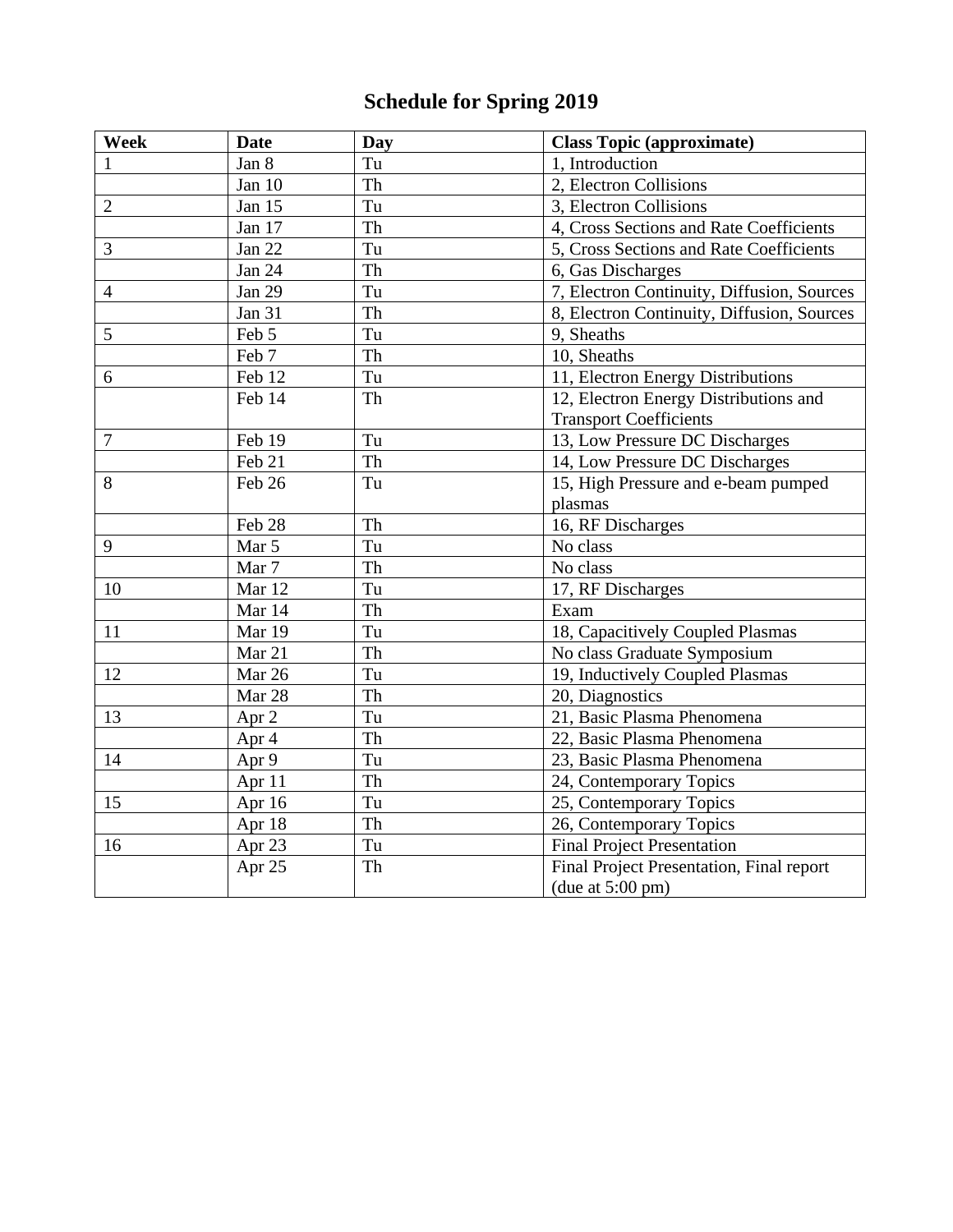## **Supplementary Texts and References**

## **General Survey Texts**

### *G. Bekefi* **Principles of Laser Plasmas**

Specialty items such as recombination, discharge stability and vibrational excitation.

## *K. H. Becker et al.* **Non-Equilibrium Air Plasmas at Atmospheric Pressure**

- *L. M. Biberman, et al.* **Kinetics of Nonequilibrium Low-Temperature Plasmas** Good general reference but difficult to read. (Russian Translation)
- *P. Chabert & N. Braithwaite* **Physics of Radio-Frequency Plasmas** Recent monograph on RF discharges of the type used for plasma materials processing.

## *F. F. Chen* **Introduction to Plasma Physics** Fully ionized plasmas with good treatment of Debye lengths, and magnetic field effects.

*A. Fridman & L. A. Kennedy* **Plasma Physics and Engineering** Comprehensive text on low temperature plasmas

#### *A. Fridman* **Plasma Chemistry**

Physics of low temperature plasmas and application to gas phase and surface chemistry.

### *L. Huxley* **Diffusion and Drift of Electrons in Gases**

Advanced monograph on Boltzmann Equation and Transport Coefficients.

#### *Y. Itikawa* **Molecular Processes in Plasmas**

Basics of electron and ion collisions with molecules

#### *M. Keidar and I. I. Gelis* **Plasma Engineering: Applications from Aerospace To Bio and Nanotechnology**

Good connection of basic concepts to applications

## *U. Kortshagen* **Electron Kinetics and Applications of Glow Discharges**

Proceedings of NATO Workshop. Very good overview articles

## *T. Makabe and Z. L. Petrovic* **Plasma Electronics in Microelectronics Fabrication**

## *T. Mark* **Electron Impact Ionization**

Thorough treatment of electron impact collisions producing ionization

## *E. McDaniel* **Ion Molecule Reactions**

 Advanced monograph on reactions between ions and neutral atoms/molecules. Good tables of reaction rate coefficients.

## *M. Mitchner* **Partially Ionized Gases**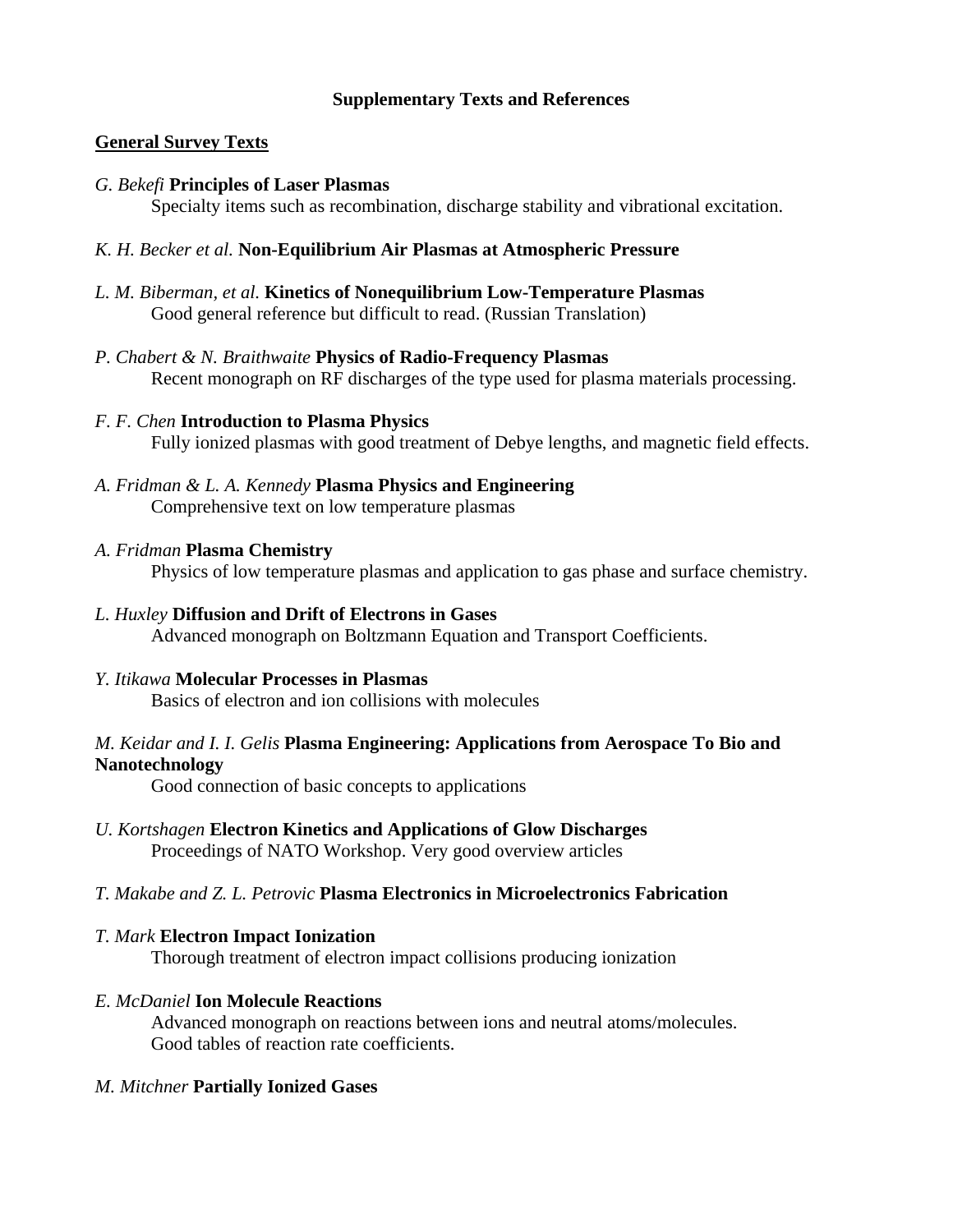Mostly for fully ionized plasmas but good treatment of sheaths, continuity equations, and electron-ion collisions.

## *M. Moisan and J. Pelleier* **Physics of Collisional Plasmas: Introduction to High Frequency Discharges**

# *V. N. Ochkin.* **Spectroscopy of Low Temperature Plasmas**

Excellent overview of basics of optical emission and absorption

### *L. C. Pitchford, et al.* **Swarm Studies and Inelastic Electron-Molecule Collisions**

 Compilation of papers on fundamental studies in nonequilibrium electron transport and obtaining cross sections from swarm data.

#### *Y. Razier* **Gas Discharge Physics**

It has all the material that's important, but is difficult to read.

## *J. R. Roth* **Industrial Plasma Engineering. Vol 1 & 2** Practical view of low temperature plasma physics from an engineering perspective.

*A. von Engel* **Electric Plasmas; Their Nature and Uses** Simplified view of gas discharges but good introduction.

## **Application Oriented or Specialty**

*C. K. Birdsall & A. B. Langdo*n **Plasma Physics via Computer Simulation** Introductory text on the use of Particle-in-Cell simulations for modeling plasmas.

## *B. Chapman* **Glow Discharge Processes** Good "gut level" monograph. Good source for RF discharges.

## *P. K .Chu* **Low Temperature Plasma Technology: Methods and Applications**

## *A Fridman and G. Friedman* **Plasma Medicine**

## *D. M. Goebel and I. Katz* **Fundamentals of Electric Propulsion: Ion and Hall Thrusters**

## *R. Hippler et. al.* **Low Temperature Plasmas: Fundamentals, Technologies and Techniques Vol. 1 & 2.**

## M. Larousii et al. **Plasma Medicine** Multi-author collection of basic concepts in plasma medicine.

*D. Manos* and *D. Flamm* **Plasma Etching: An Introduction** Compilation on methods in plasma processing.

#### *Y. Razier* **Radio Frequency Capacitive Discharges** Exhaustive treatment of this important discharge device for plasma etching.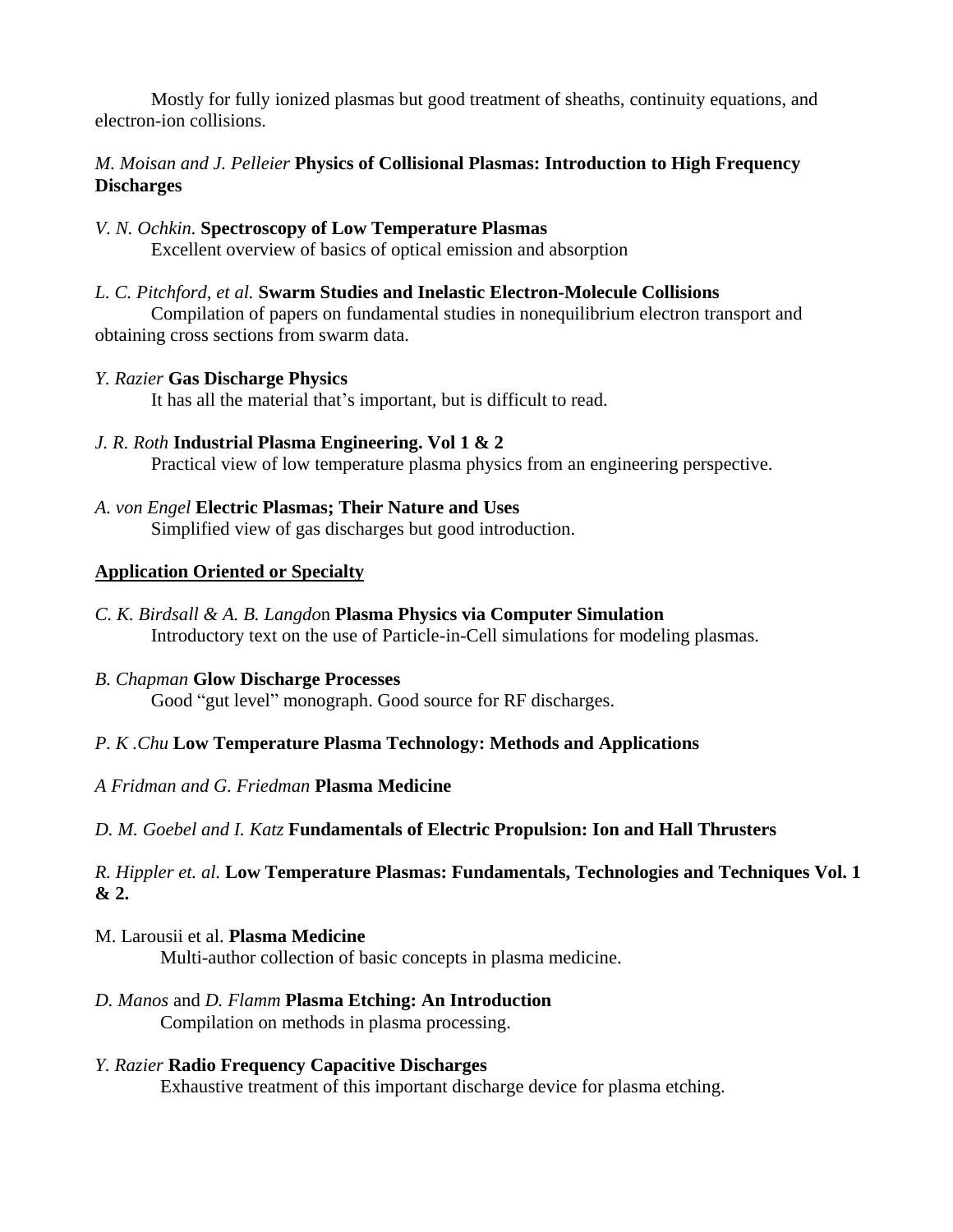## *D. N. Ruzic* **Electric Probes for Low Temperature Plasmas**

#### *S. Rossnagel* **Handbook of Plasma Processing Technology**

Compilation of papers on basics of plasma etching and deposition.

#### *J. Waymouth* **Electric Discharge Lamps**

Defining text for fluorescent lamp physics.

### **Older (in some cases very old!) Classic Texts – (You will learn something!)**

#### *S. C. Brown* **Basic Data of Plasma Physics**

#### *L. Loeb* **Basic Processes of Gaseous Electronics**

#### *B. Cherrington* **Gaseous Electronics and Gas Lasers**

#### *A. von Engel* **Ionized Gases**

Collection of lectures given at Oxford. Considered a classic for introduction to field.

#### *B. M. Smirnov* **Physics of Ionized Gases**

Good general reference but difficult to read. (Russian Translation)

#### *J. Cobine* **Gaseous Conductors**

 Classic, but very, very dated test. Extremely empirical treatment but good presentation. (You can learn something from this book on the first reading.)